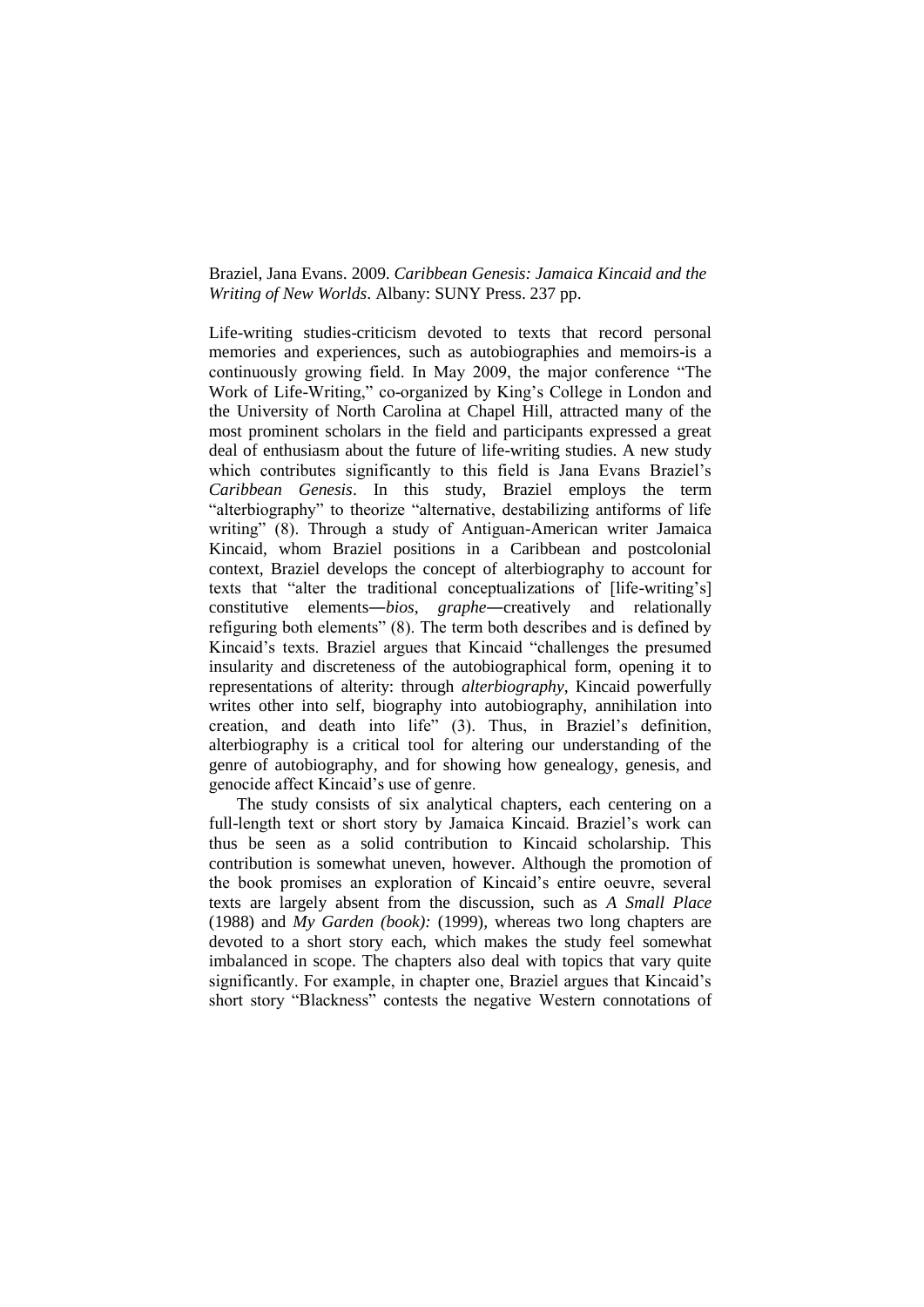## *Review* 101

blackness, while in the last chapter, she insightfully discusses how the fictionalized biography *Mr Potter* functions as Kincaid's autobiography, and thus blurs the boundary between biography and autobiography. In addition, Braziel's study sometimes conflates the challenges Kincaid's alterbiographic texts pose to the genre of autobiography and those they pose more generally to Western norms and conceptions. Kincaid's radical treatment of history, family relations, and race, for example, are well documented themes in her work, but how these themes affect genre is not always clearly elucidated.

Still, the concept of alterbiography has great potential. Most terms launched to describe alternative and contesting forms of classic autobiography have been constructed through the substitution of one of its three constitute elements-autos, bios, or graphe-for another word that emphasizes an aspect central in that particular writing, such as the term "autogynography," which emphasizes women's shared experience and expression of their life story. When Braziel examines existing terms and aims to show how alterbiography differs from these, she focuses on, and critiques, the elision of constitutive elements of the word autobiography in these terms. For example, while Braziel pays some homage to the term "autoethnography," she resists it because of its elision of the element bios. While she herself replaces auto with alter, Braziel assures her readers that *she* in no way intends an elision of the autos, the self. This slightly paradoxical reasoning unfortunately obscures some of alterbiography's usefulness and its demarcation from other terms. That said, I think that alterbiography has a very interesting potential for scholars of life-writing and postcolonial literature, as it describes destabilizing literary practices, especially autobiographical practices, without essentializing the experience and life-writing. It avoids the pitfalls of other terms such as auto*gyno*graphy, which risks implying that there is only one type of life-writing through which women express themselves. Alterbiography thus signifies a text which challenges the norms of classic autobiography, without attempting to firmly fix a label on what the author of alterbiography does instead. Curiously, Braziel's "neologistical[]" term alterbiography (14) is, in fact, not a neologism at all-the term was used by Eugene L. Stelzig in *Herman Hesse's Fiction of the Self* (1988), where he proposes that a text which "misrepresents" a life might be called alterbiography (including texts where the autobiographer distorts his/her life narrative unconsciously). Stelzig's